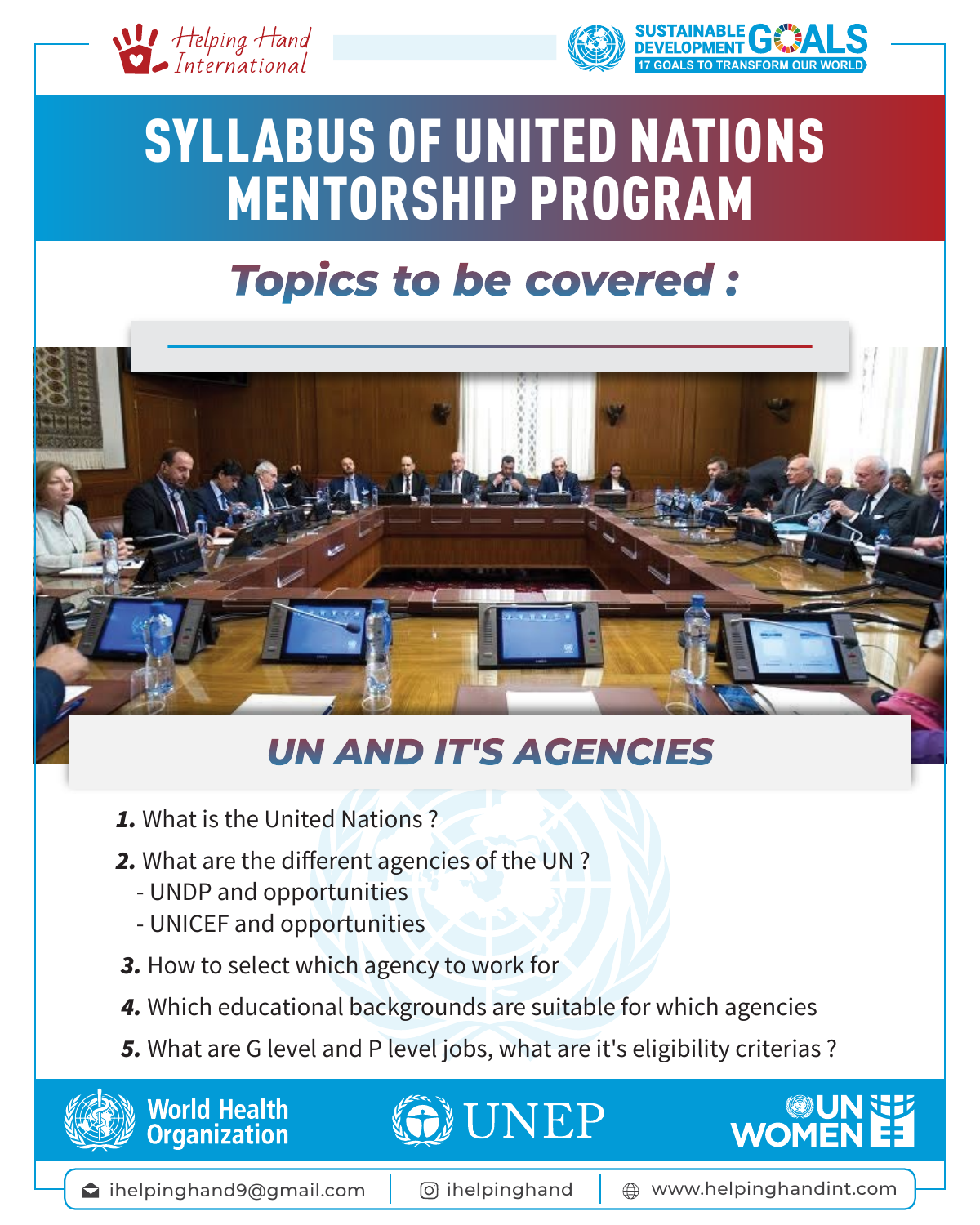



**17 TO TRANSFORM OUR WORLD** 

# SYLLABUS OF UNITED NATIONS MENTORSHIP PROGRAM



#### **INTERNSHIP AND JOB OPPORTUNITIES :**

- *1.* Why are internships important
- *2.* UNV and it's application process, both remote and on-site
- **3.** UNICEF courses and how to access them to make your profile strong
- *4.* What is UNDP? How to look for opportunities and apply for it in UNDP
- *5.* Online & on-site internship & job opportunities in the UN, & how to apply for it
- *6.* What is INSPIRA ? How to use it ?







 $\bullet$  ihelpinghand9@gmail.com | © ihelpinghand |  $\oplus$  www.helpinghandint.com